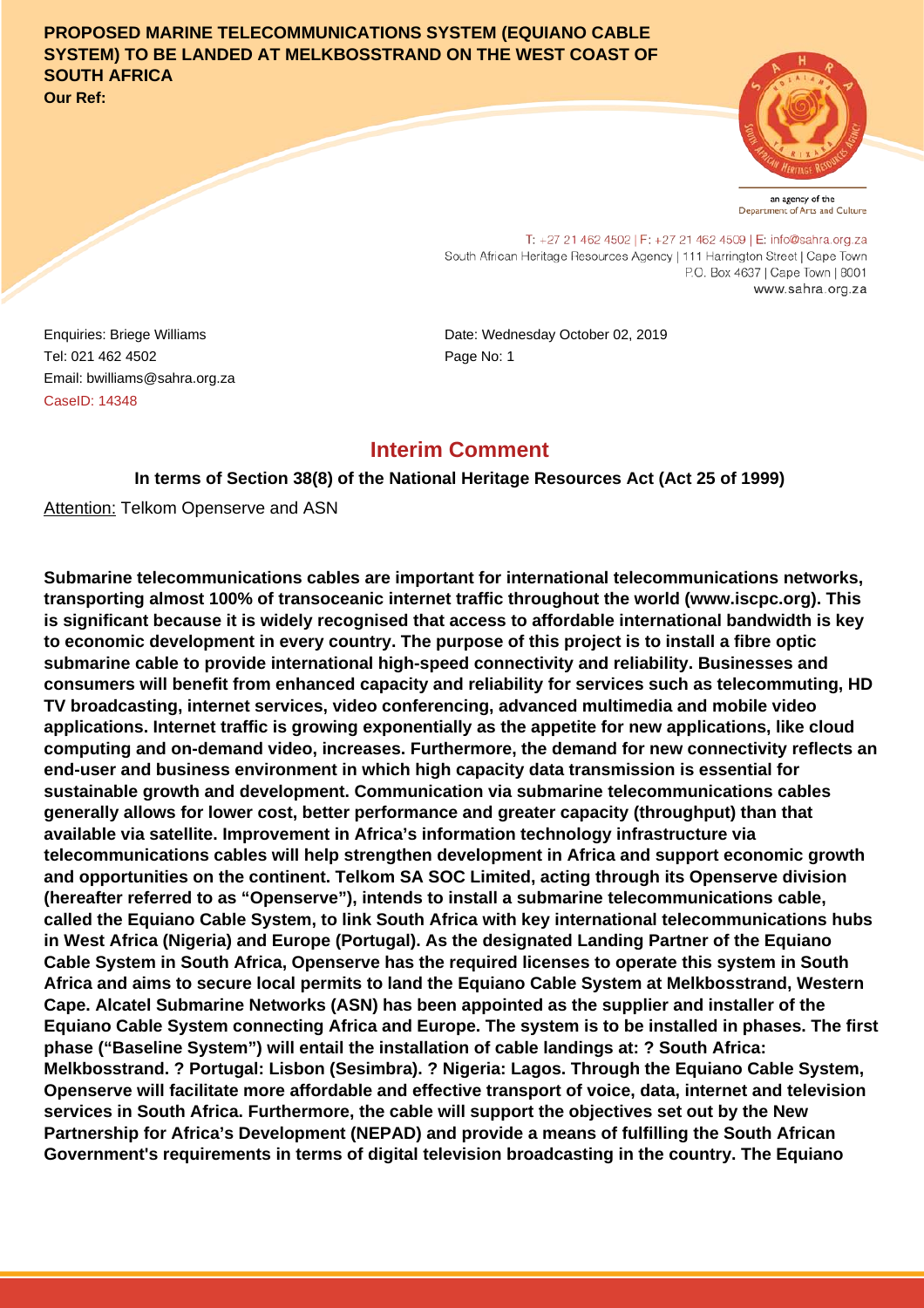# **PROPOSED MARINE TELECOMMUNICATIONS SYSTEM (EQUIANO CABLE SYSTEM) TO BE LANDED AT MELKBOSSTRAND ON THE WEST COAST OF SOUTH AFRICA**

**Our Ref:**



an agency of the Department of Arts and Culture

T: +27 21 462 4502 | F: +27 21 462 4509 | E: info@sahra.org.za South African Heritage Resources Agency | 111 Harrington Street | Cape Town P.O. Box 4637 | Cape Town | 8001 www.sahra.org.za

Tel: 021 462 4502 Email: bwilliams@sahra.org.za CaseID: 14348

Enquiries: Briege Williams Date: Wednesday October 02, 2019 Page No: 2

**Cable System will have an initial design capacity of up to 200 Terabits per second. Environmental Legislation The current Environmental Impact Assessment Regulations, 2014 (as amended 2017) published under Section 24(5) read with Sections 24, 24D and 44 of the National Environmental Management Act, 1998 (Act No. 107 of 1998) (as amended) apply to this project. Based on these regulations, the Environmental Assessment Practitioner (EAP) must complete Scoping and an Impact Assessment within 300 days of acceptance of the Application for Authorisation by the competent authority, viz. the national Department of Environment, Forestry and Fisheries (DEFF). DEFF is the competent authority for the issuing of environmental authorisation because the Equiano Cable System traverses' international boundaries. It is also envisaged that a Water Use Licence may be required from the Department of Human Settlements, Water and Sanitation in terms of Chapter 4 of the National Water Act, 1998 (Act No 36 of 1998), particularly Section 40(4). On behalf of Openserve and ASN, ACER will fulfil the role and responsibilities of EAP, undertaking the Environmental Impact Assessment (EIA), the associated public participation process, and submitting the required application and supporting documentation to DEFF for consideration and decision-making. The purpose of this letter is to invite you, as a potentially Interested & Affected Party to participate in the EIA. A Background Information Document (Appendix 1) and Comment Sheet (Separate Attachment) have been compiled and are provided herewith to facilitate your participation (these documents are also available at www.acerafrica.co.za under the "Current Projects" link (Equiano Cable System)). Please note that the closing date for initial comments1 during public announcement is 22 October 2019. ACER (Africa) Environmental Consultants Carina Boonzaaier or Giles Churchill P O Box 503, Mtunzini, 3867 Tel: 035 340 2715 Fax: 035 340 2232 E-mail: equiano@acerafrica.co.za**

The South African Heritage Resources Agency would like to thank you for submitting the Background Information Document (BID) for the proposed Marine Telecommunications System to be landed at Melkbosstrand on the West coast of South Africa.

As part of the Environmental Authorisation process a Scoping Report and Environmental Impact Assessment (EIA) must be completed. The BID has already identified that a Heritage Assessment is to be undertaken as part of the process.

In terms of the National Heritage Resources Act, No 25 of 1999 (NHRA), Sections 2 and 35 stipulates that any wreck, being any vessel or aircraft or any part thereof older than 60 years old lying in South Africa's territorial waters or maritime cultural zone is protected and falls under the jurisdiction of SAHRA's Maritime and Underwater Cultural Heritage Unit. These heritage sites or objects may not be disturbed without a permit from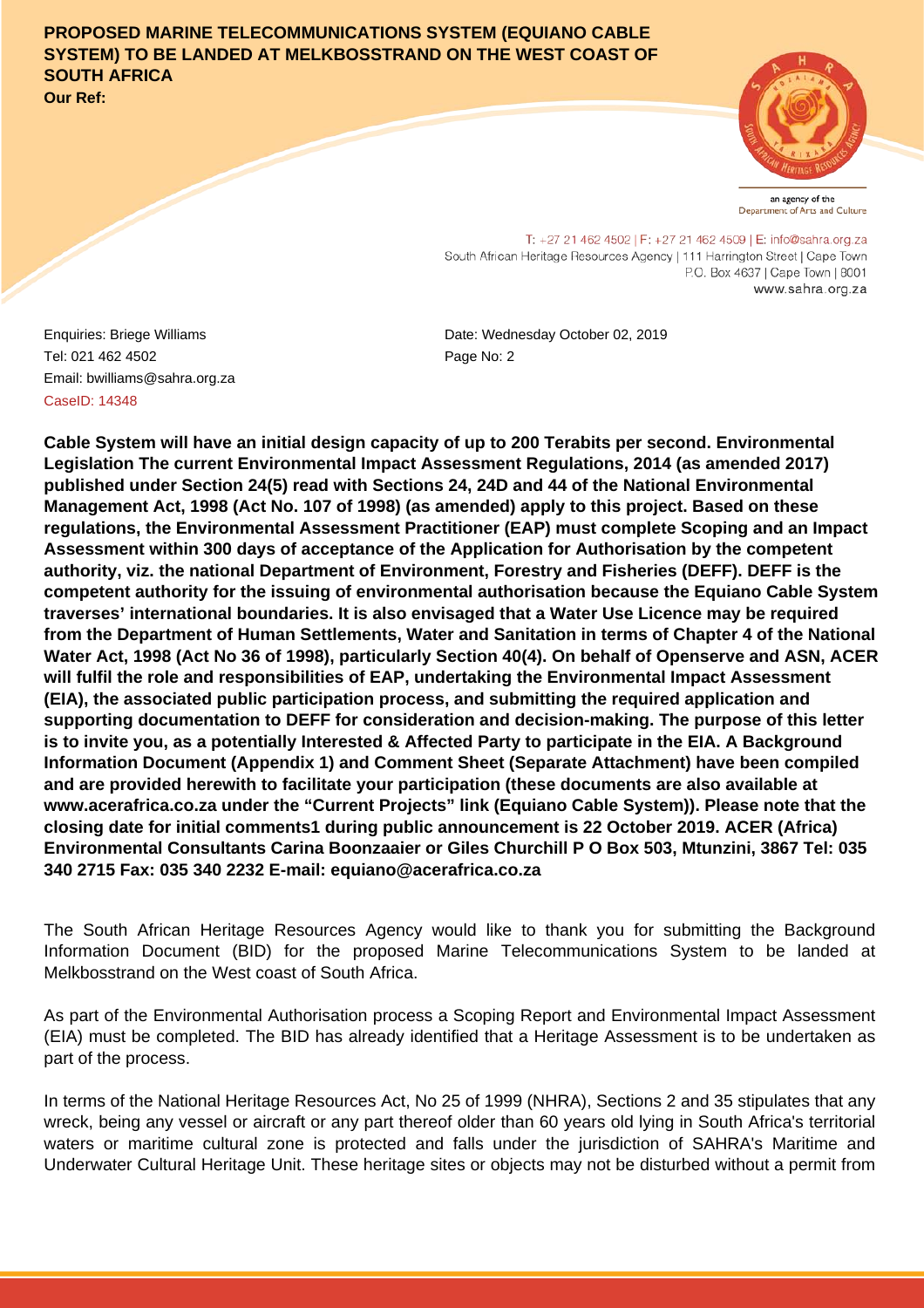**PROPOSED MARINE TELECOMMUNICATIONS SYSTEM (EQUIANO CABLE SYSTEM) TO BE LANDED AT MELKBOSSTRAND ON THE WEST COAST OF SOUTH AFRICA Our Ref:**

an agency of the Department of Arts and Culture

T: +27 21 462 4502 | F: +27 21 462 4509 | E: info@sahra.org.za South African Heritage Resources Agency | 111 Harrington Street | Cape Town P.O. Box 4637 | Cape Town | 8001 www.sahra.org.za

Tel: 021 462 4502 Email: bwilliams@sahra.org.za CaseID: 14348

Enquiries: Briege Williams Date: Wednesday October 02, 2019 Page No: 3

the relevant heritage resources authority.

The proposed cable runs to the north of both Robben Island and Table Bay, historically both of these areas have seen a high volume of maritime traffic and causalities. There are a number of vessels which are recorded as lying along the route of the proposed cable though it must be noted that the co-ordinates for the wrecks may not be accurate.

In the area of the cable landing site there is one wreck listed as lying within the bay close to the proposed site, the French vessel L'lucie is recorded as wrecking in 1808 in Losperds Bay which is modern day Melkbosstrand. Melkbosstrand was also the landing place for the British troops involved in the Battle of Blaauwberg in 1806.

Due to the possibility that heritage resources may be present along the proposed route of the cable, the heritage assessment must include a specialist study of maritime heritage to be undertaken by a suitably qualified Maritime Archaeologist.

Should you have any further queries, please contact the designated official using the case number quoted above in the case header.

Yours faithfully

J. Williams

Briege Williams Heritage Officer South African Heritage Resources Agency

**\_\_\_\_\_\_\_\_\_\_\_\_\_\_\_\_\_\_\_\_\_\_\_\_\_\_\_\_\_\_\_\_\_\_\_\_\_\_\_\_**

**\_\_\_\_\_\_\_\_\_\_\_\_\_\_\_\_\_\_\_\_\_\_\_\_\_\_\_\_\_\_\_\_\_\_\_\_\_\_\_\_**

frækt